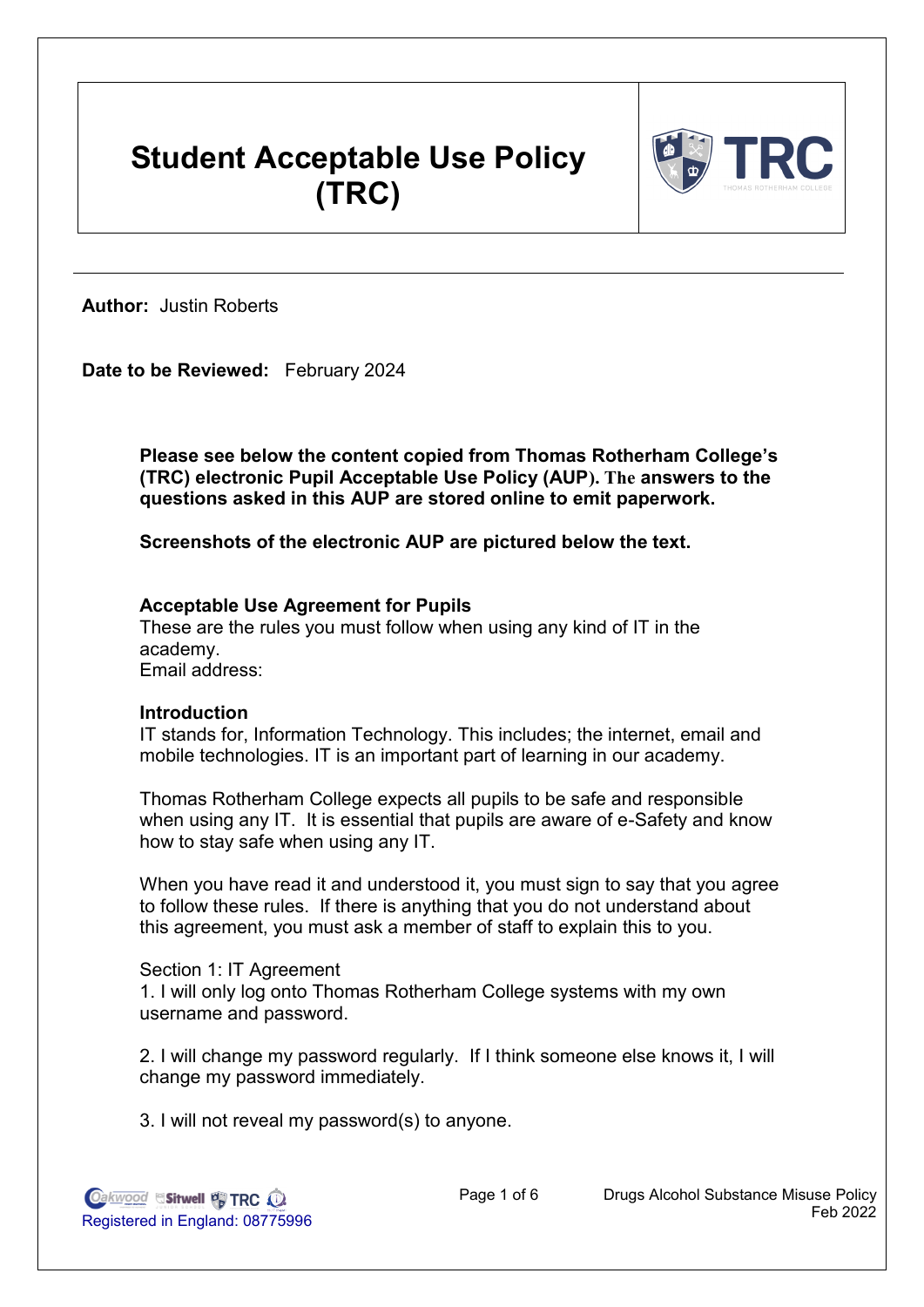4. I understand that my use of the Internet and other IT can be monitored, and that my teachers and other academy staff will sometimes look at how I am using IT and what I am storing on academy devices.

5. I understand that my teachers will look at and assess my work that I keep in my files.

6. I understand that when I use IT, this is logged on academy systems and that my teachers can see this.

7. I understand that if I do something that I should not when using IT; for example, look at sites I am not supposed to, download Apps that I should not, or use offensive language or images; that academy staff will respond to this. This may involve a sanction, informing my parents, my carers, and when it is really serious, the police and other people external to the academy, such as social workers.

8. I will make sure that all IT communications with other pupils and my friends, teachers or others is responsible, sensible and appropriate and, most importantly, that it is not offensive or upsetting in any way.

9. I understand that I must keep my email inbox tidy and delete unnecessary emails regularly so that I can receive academy emails from my teachers and other staff.

10. I will be responsible for my behaviour when using the Internet. This includes the things that I look at and the words that I use.

11. I will not give out any personal information such as name, phone number or address; this includes the details of other pupils or adults to anyone.

12. I will not share photos/images/videos of myself or anyone else that are inappropriate with anyone and will tell a member of staff if anyone sends something like this to me.

13.I will not copy someone else's work or images and pretend that they are mine.

14. I will respect the privacy and ownership of others' work online at all times.

15. I understand that if I bring unauthorised electronic equipment into the academy and use it, that it will be confiscated, and my parents/carers will be asked to come into academy to collect it.

16.I will report any concerns that I have about myself or anyone else online to a member of staff.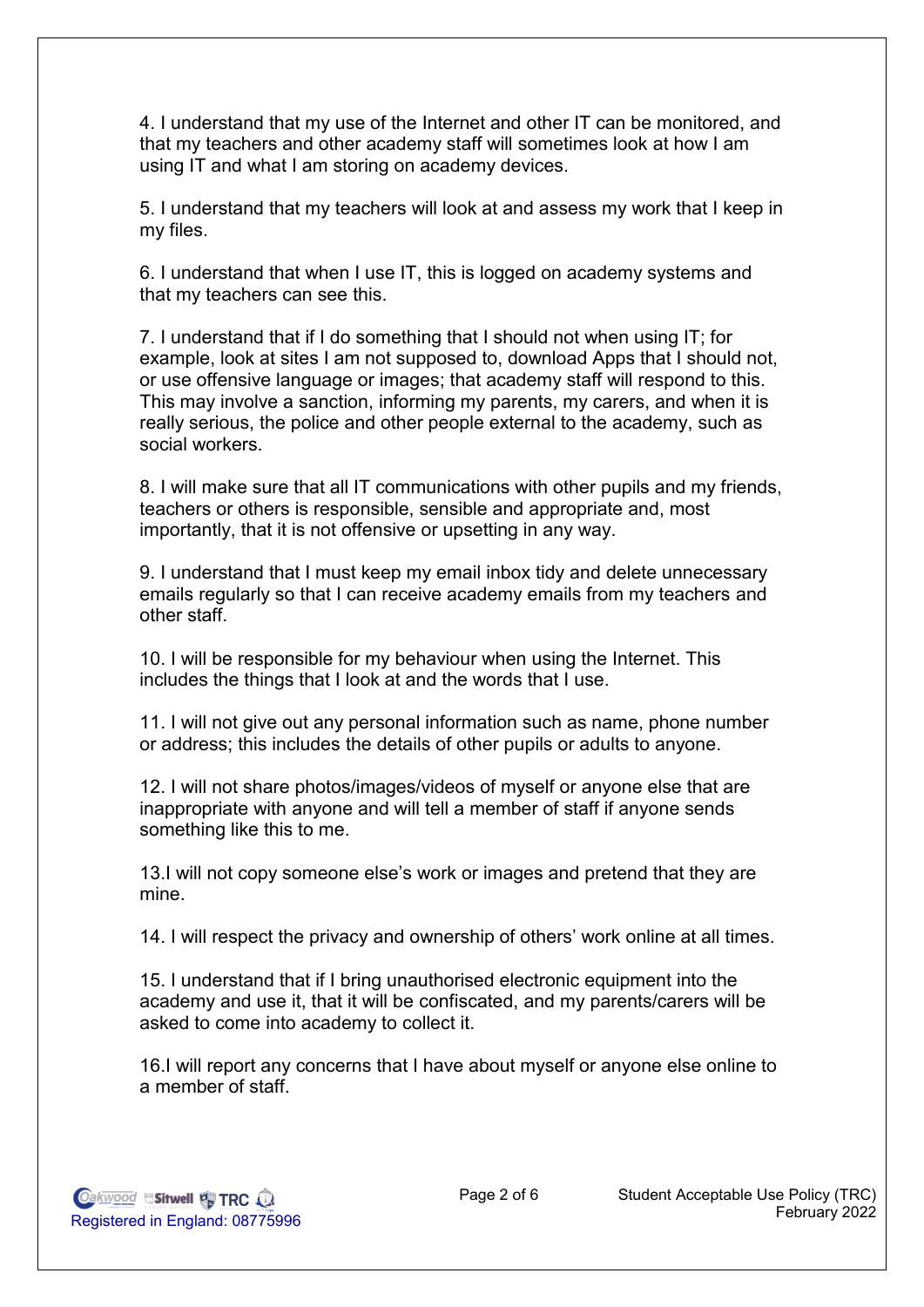## **Section 2: Declaration**

By signing this document, you agree to follow this agreement and to support the safe use of IT throughout the academy.

Failure to comply with this agreement could lead to investigation and potential disciplinary proceedings.

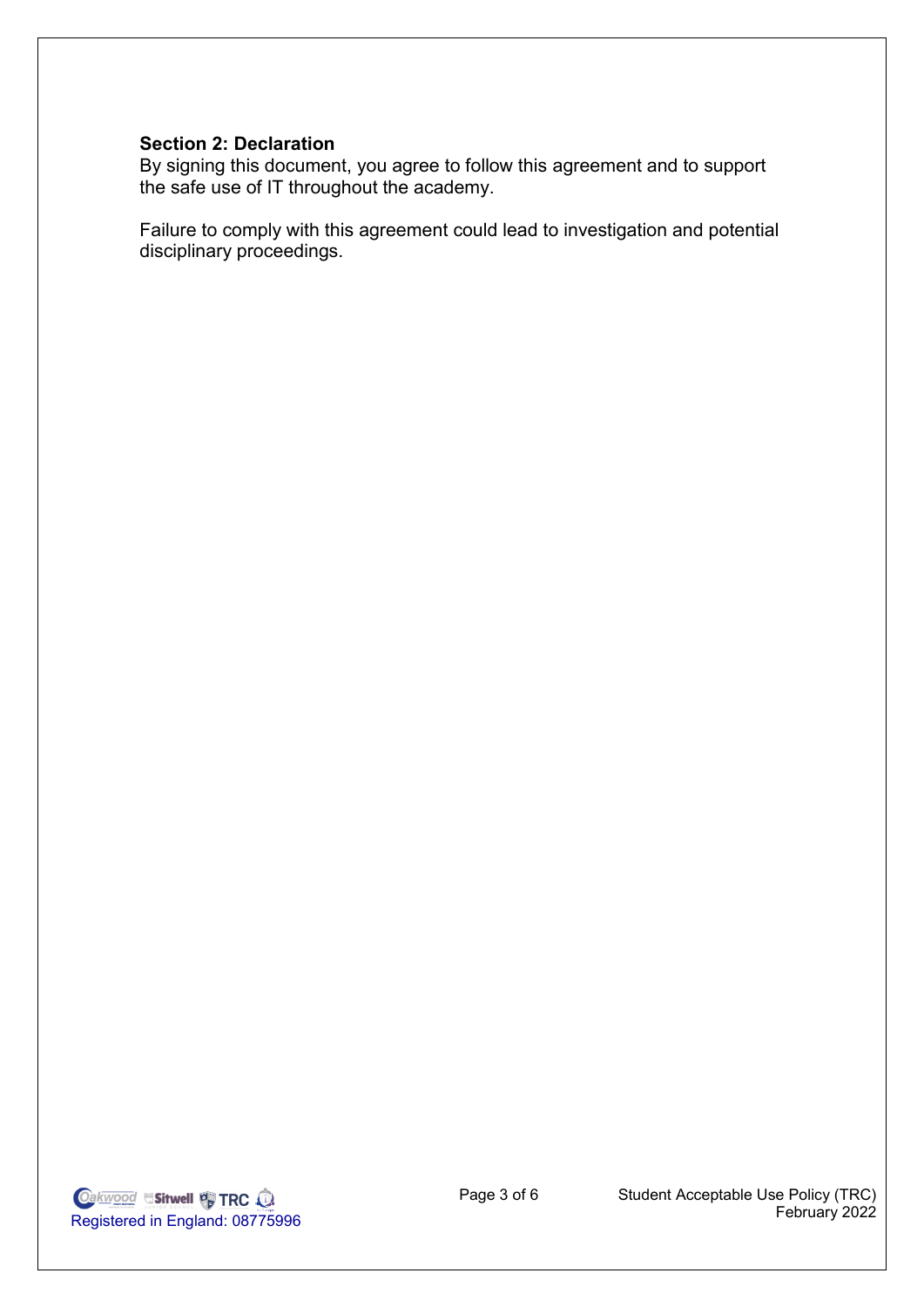#### **Please fill in the following information:**

By filling in the following information, you are confirming you have read and understood the Acceptable Use Agreement. Name:

# **Screenshots:**

Registered in England: 08775996

**Oakwood Sitwell & TRC O** 



| IT stands for, Information Technology. This includes; the internet, email and mobile technologies. IT is an<br>important part of learning in our academy.<br>Thomas Rotherham College expects all pupils to be safe and responsible when using any IT. It is essential that<br>pupils are aware of e-Safety and know how to stay safe when using any IT. |  |
|----------------------------------------------------------------------------------------------------------------------------------------------------------------------------------------------------------------------------------------------------------------------------------------------------------------------------------------------------------|--|
|                                                                                                                                                                                                                                                                                                                                                          |  |
|                                                                                                                                                                                                                                                                                                                                                          |  |
| When you have read it and understood it, you must sign to say that you agree to follow these rules. If there is<br>anything that you do not understand about this agreement, you must ask a member of staff to explain this to<br>you.                                                                                                                   |  |

Page 4 of 6 Student Acceptable Use Policy (TRC)

February 2022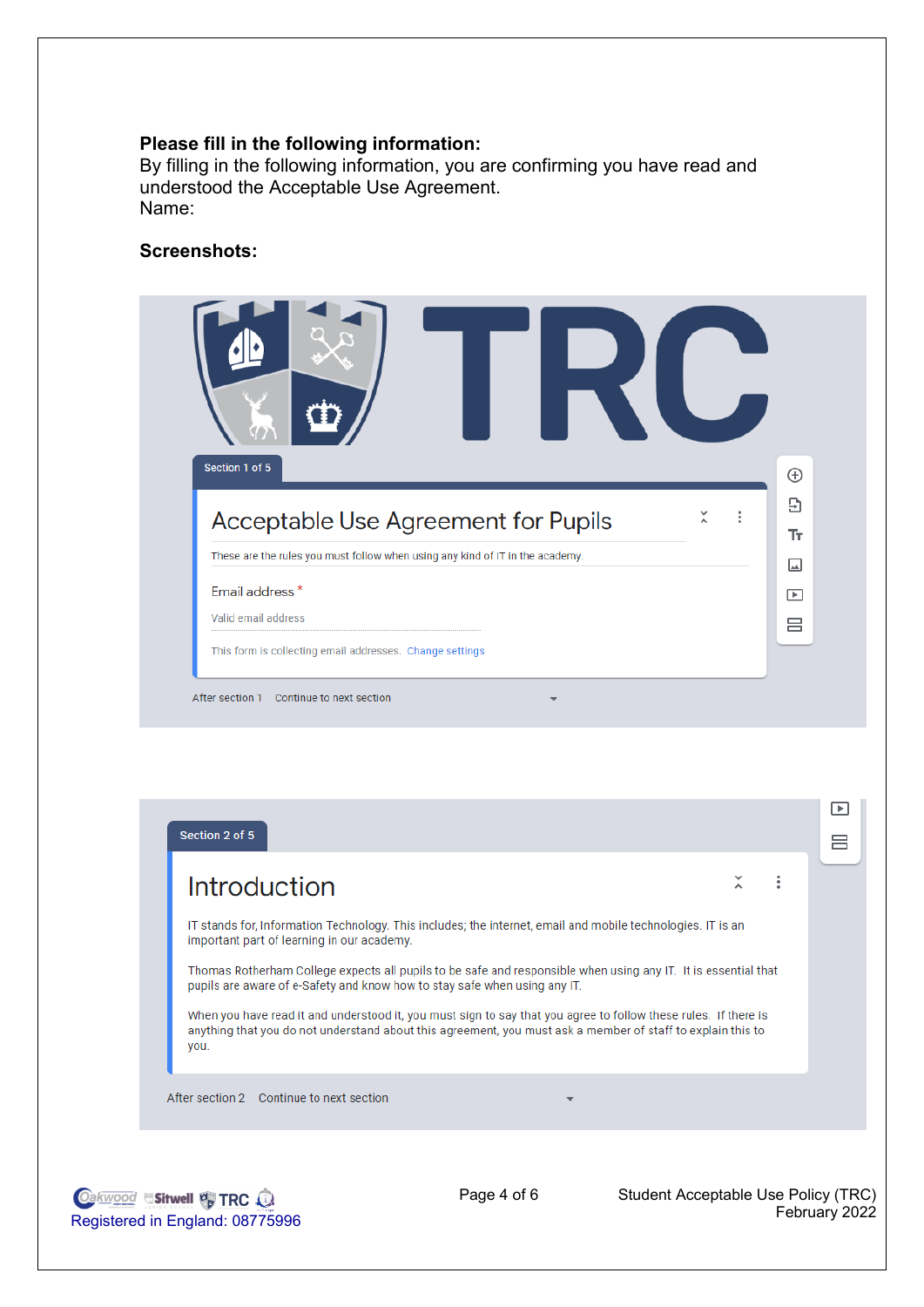#### Section 3 of 5

# Section 1: IT Agreement

1. I will only log onto Thomas Rotherham College systems with my own username and password.

2. I will change my password regularly. If I think someone else knows it, I will change my password immediately.

3. I will not reveal my password(s) to anyone.

4. I understand that my use of the Internet and other IT can be monitored, and that my teachers and other academy staff will sometimes look at how I am using IT and what I am storing on academy devices.

5. I understand that my teachers will look at and assess my work that I keep in my files.

6. I understand that when I use IT, this is logged on academy systems and that my teachers can see this.

7. I understand that if I do something that I should not when using IT; for example, look at sites I am not supposed to, download Apps that I should not, or use offensive language or images; that academy staff will respond to this. This may involve a sanction, informing my parents, my carers, and when it is really serious, the police and other people external to the academy, such as social workers.

8. I will make sure that all IT communications with other pupils and my friends, teachers or others is responsible, sensible and appropriate and, most importantly, that it is not offensive or upsetting in any way.

9. I understand that I must keep my email inbox tidy and delete unnecessary emails regularly so that I can receive academy emails from my teachers and other staff.

10. I will be responsible for my behaviour when using the Internet. This includes the things that I look at and the words that I use.

11. I will not give out any personal information such as name, phone number or address; this includes the details of other pupils or adults to anyone.

12. I will not share photos/images/videos of myself or anyone else that are inappropriate with anyone and will tell a member of staff if anyone sends something like this to me.

13.1 will not copy someone else's work or images and pretend that they are mine.

14. I will respect the privacy and ownership of others' work online at all times.

15. I understand that if I bring unauthorised electronic equipment into the academy and use it, that it will be confiscated and my parents/carers will be asked to come into academy to collect it.

16.1 will report any concerns that I have about myself or anyone else online to a member of staff.

After section 3 Continue to next section

**Oakwood Sitwell & TRC O.** Registered in England: 08775996

 $\oplus$ Э Ŧт  $\Box$  $\Box$ 吕

 $\tilde{\lambda}$ 

 $\vdots$